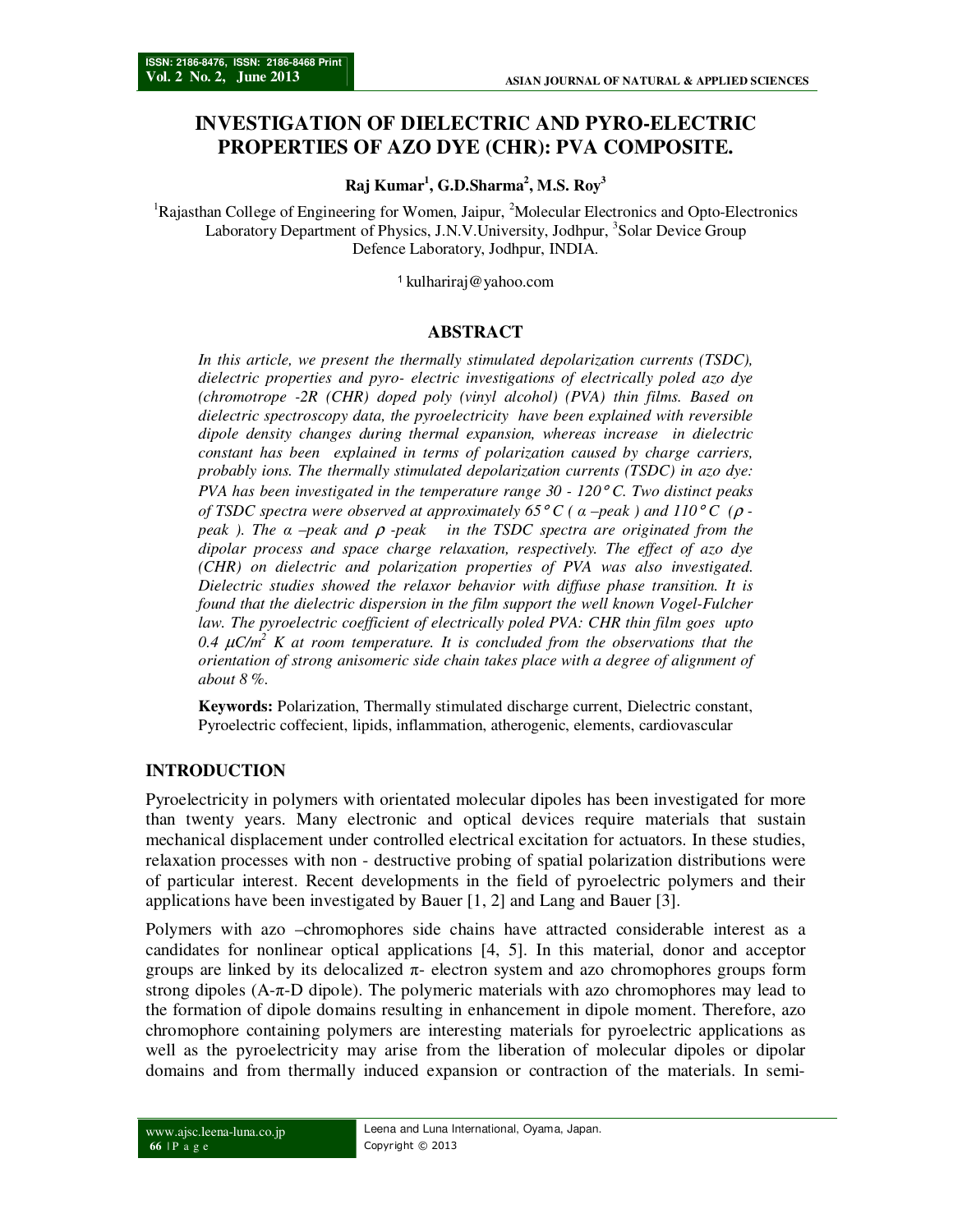crystalline polymers, reversible changes of crystallinity as well as trapped charge carriers may also contribute to the pyroelectricity [6].

We have studied the pyroelectric and dielectric properties of azo dye (chromotrope -2R (CHR) composite with poly (vinyl alcohol) PVA. During the process of mixing, the azo groups of dyes get attached with the side groups in the polymer chain. In these composite materials, oxygen acts as electron donor and the dye with azo chromophores as electron acceptor leading to the formation of  $A-\pi$  –D dipole. The electro negativity difference of azo group with oxygen located at opposite sides of polymer chain results in large dipole moment perpendicular to chain direction. Our aim is to investigate the contribution of  $A-\pi$  –D dipoles to electrical polarization and to pyroelectricity as well. We have estimated the pyroelectric coefficient as well as polarization charges and its temperature and poling field dependence. A combination of dielectric spectroscopy and its dependence on temperature have been employed for the pyro- electric response in this material.

# **EXPERIMENTAL DETAILS**

The composite of PVA with dye having azo chromospheres were made by mixing PVA and dye (20 % wt) in common solvents. The thin films of azo dyes PVA were obtained by casting the solution containing PVA and azo dye and the thin film were dried about 12 hrs to remove the traces of solvent from the films. The thickness of the film was about 20  $\mu$ m. The electrodes on both side of the film were developed by silver paint. Since, the prepared polymer thin film is isotropic, a preferential dipole orientation and pyroelelectricity was achieved by means of thermal poling. A DC field at 2 - 20 MV /m was applied vertically to the plane of film at 80° C for one hour and subsequently the sample was cooled to room temperature under the field with a rate 5° C/min. The pyroelectric current was measured using direct method wherein, pre-polarised sample is heated with its electrode shorted and short circuit current is monitored with keithley electrometer (model 6714 ) Three runs were carried out to obtain the pyroelectric current (reversible) because some charges were released during the first and second runs. The presence of space charge in the first run gives an unreal pyroelectric current. The dielectric data were taken in the frequency range of 40 Hz to 100 MHz range with impedance analyzer (HP).

## **RESULTS AND DISCUSSION**

Fig. 1 shows the variation of dielectric constant  $(\epsilon)$  with azo dye volume ratio at room temperature. The value for PVA is equal to 1.6, when the volume of fraction of azo dye in PVA increases, the value of dielectric constant attains the magnitude of 7.5 at 35 % of azo dye content. The increase in the dielectric constant with the contents of azo dye is due to the increase in conductivity. Frequency variation in dielectric constant and loss factor of the PVA and PVA: azo dye composite measured at room temperature are shown in Fig 2 (a) and 2 (b). It can be seen from the Fig. 2 (a) and 2(b) that the loss factor of composite is dominated by that of pure PVA. The dielectric losses for higher frequency of composite are lower than those of the pure PVA. The experiment revealed a relaxation process in the pure PVA and PVA: azo dye composite with a maximum at 12.8 and 15.6 KHz respectively. The dielectric absorption is dominated by the polymer. It can be seen from the Fig. 2 (b) that the imaginary part of dielectric constant (loss factor) of composite is dominated by that of the polymer phase. In low frequency range both the ionic conduction contribution and low frequency dispersion is observed. According to Jonscher several polymer show similar behavior [7 - 9]. For the azo dye –polymer composite, there is an evidence of peak around 15.6 KHz, which is due to the masking of electronic conduction by the ionic contribution.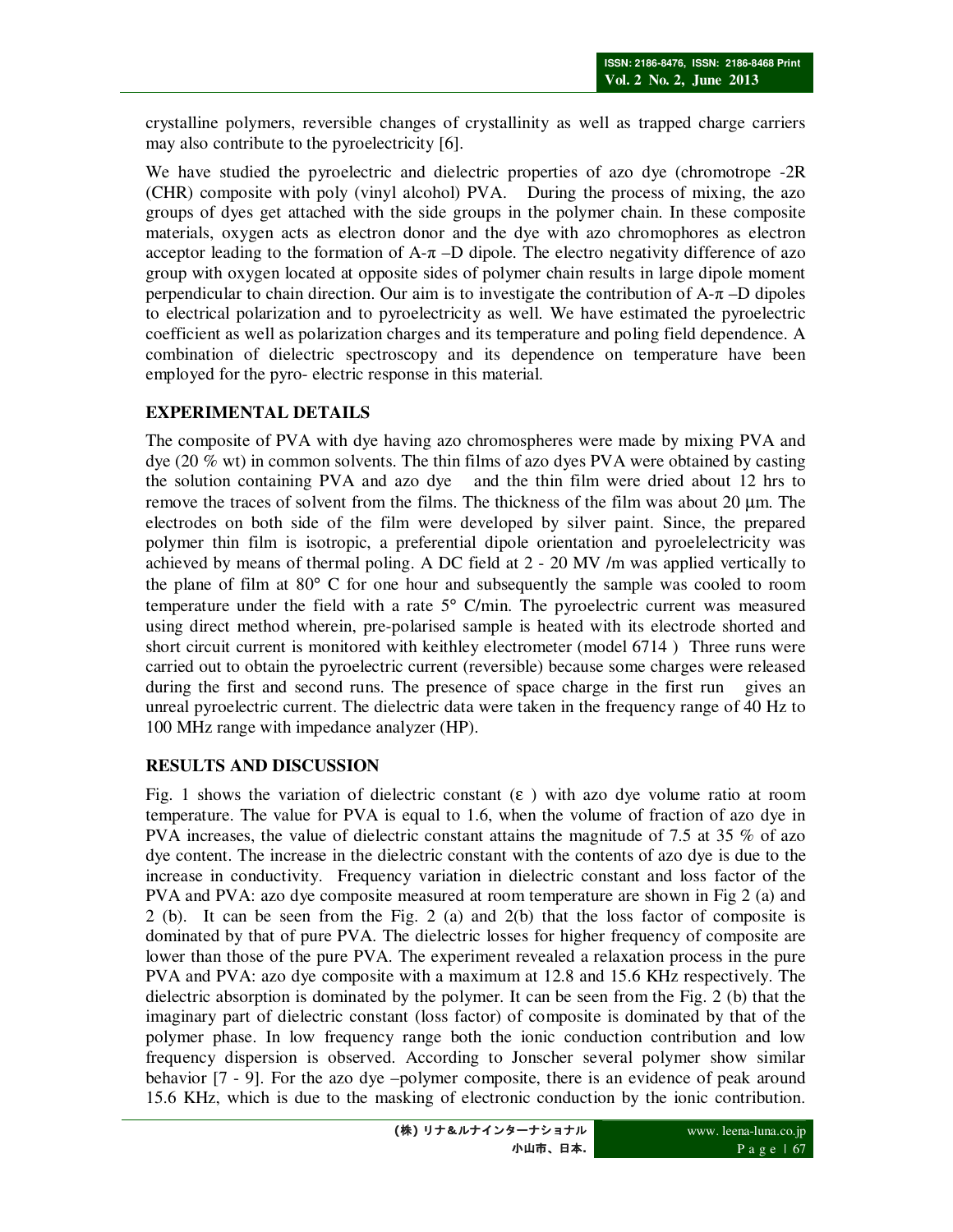This peak is more visible in PVA alone. The increase in dielectric constant in CHR: PVA composite is due to the increase in conductivity.

Fig. 3(a) and 3 (b) presents the dielectric properties (dielectric constant and loss factor) as a function of temperature for PVA and CHR: PVA film at different frequencies. The dielectric constant for PVA: CHR film is higher than pure PVA, which is consistent with the polarization results and arises due to the higher dipole orientation in the PVA-CHR film. These plots show broad maxima (diffuse phase transition DPT) in the region near room temperature and strong frequency dispersion, which indicates the relaxor behavior of PVA-CHR. It has been observed that the phase transition temperature  $(T_m)$  shifted to higher temperature side) from  $65^{\circ}$  C at 100 Hz to  $75^{\circ}$  C at 100 KHz) and the dielectric constant at phase transition temperature  $(\epsilon_m)$  decreases from 9.7 at 100 Hz to 6.0 at 100 KHz (Fig 3 (a)) and the loss at the phase transition temperature (tan  $\delta_{m}$ ) increases from 0.23 at 100 Hz to 0.11 at 100 KHz. A sharp decrease in dielectric constant with the increase in frequency can be explained in terms of the interfacial polarization. Contribution from interfacial polarizability is due to the presence of two materials with different conductivity. In this case the motion of the charge carriers occurs readily in the higher conductivity phase (CHR), but is interrupted at the phase boundary due to the lower conductivity of second phase (PVA). The diffuse phase transition in Para electric phase of the PVA-CHR can be described by modified Curie –Wiess Law [10]

(1/  $\varepsilon$  - 1/ $\varepsilon$ <sub>m</sub>) = A (T-T<sub>m</sub>)  $\gamma$  ----------------------------- (1)

Where A is a constant and  $\gamma$  is the diffusivity parameter which can vary from 1 for normal ferroelectric to 1-2 for relaxor ferroelectric.

Fig. 3 (c) shows the variation of log  $(1/\epsilon - 1/\epsilon_m)$  with log (T - T<sub>m</sub>) for PVA:CHR at 1 KHz. This graph shows a linear behavior with temperature. To estimate the value of  $\gamma$ , the experimental data at  $T > T_m$  were fitted to Eq. (1), by the method of least square. The value of γ obtained is 1.45, which clearly indicates the diffuse phase transition. Fig. 3 (d) shows the variation of inverse of temperature  $T_m$  with ln (f). It can be seen from this figure that the frequency derivative of  $1/T_m$  is smaller at lower frequencies. This indicates that as  $f \rightarrow 0$ , a static freezing temperature  $(T_f)$  is approached. This frequency dependence of  $T_m$  can be modeled using Vogel –Fulcher empirical relation [8, 9]

 $f = f_0 \exp[-U/k(T_m - T_f)]$  ------------------------- (2a)

where  $T_m$  is the dielectric constant peak temperature, U is the activation energy, f is corresponding frequency and k is the Boltzmann's constant. This relationship was employed by various authors [11, 12] to explain the frequency dispersion of phase transition temperature in bulk and thin film relaxor ferroelectrics. Excellent fitting of Vogel –Fulcher relation with U,  $f_0$  and  $T_f$  using nonlinear fit to Eq. (2a) are found to be 0.56 eV, 1.23x10<sup>10</sup> Hz and 39° C respectively which are consistent with earlier reports on similar systems [13,14]. The value of  $f_0$  is found to be in the optical frequency range of lattice vibration. In PVA-CHR film the dielectric peak shifts towards the higher temperature in comparison to pure PVA film. In addition, the dielectric peak in CHR-PVA film become narrower and exhibit less frequency dependence. The shifting of dielectric peak to lower temperature with decreasing frequency (dielectric relaxor) behavior is observed.

Fig. 4 shows the typical thermally stimulated discharge current (TSDC) of CHR : PVA thin film for both polarization (charging ) fields and it was observed that there are two relaxation peaks located approximately at 70°C and 106°C, respectively. The first relaxation peak observed at 70 $\degree$  C is related to the transition temperature and denoted as  $\alpha$  peak [18] and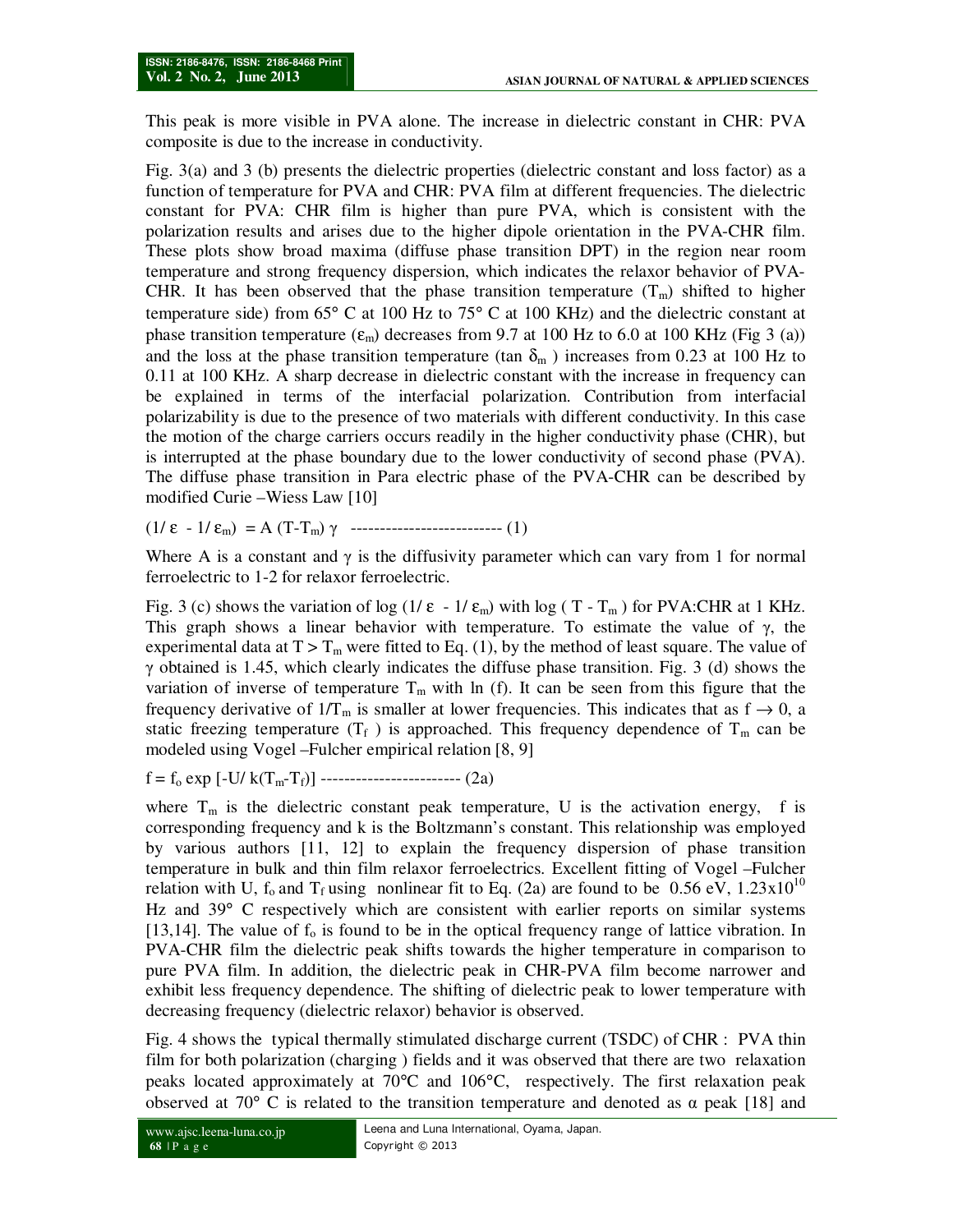second peak, observed at higher temperature of 106 $\degree$ C, is  $\rho$  peak related to the formation of space charge. It is also observed that the peak at higher temperature depends on the poling conditions also. It is observed that the peak value of  $\alpha$  –relaxation process is identical for both polarities of charging field and that the shape of the relaxation spectrum is symmetric. However, the magnitude of the  $\rho$  peak shows a weaker dependence on the polarity of the charging field. The magnitude of second peak shows a weak dependence on the polarity of charging voltage. This suggests that the formation of a blocking schottky barrier at Ag polymer interface may affect the space charge peak for different poling fields and times. Detrapping of charges is also related to the polymer chain motion.

Fig. 5(a) Shows the behavior of the  $\alpha$  peak as a function of poling time  $\tau_p$  at 70° C at a constant field 20 MV/m for 20  $\mu$ m thick films. The Fig, 5(b) shows a significant dependence of magnitude of the peak on  $\tau_p$  and that of  $\alpha$  –peak, originating from a dipolar process. As can be seen from Fig. 5 (b) that the current value at  $\alpha$  peak may not reach near saturation level of polarization at poling time ( $\tau_p$  < 20 min) at 80° C at field 30 MV/m. Fig.6 (a) show the TSDC spectra of PVA: CHR film for different poling voltage and Fig. 6 (b) shows the dependence of α –peak value on the poling voltage. A linear dependence of the value of α –peak on the poling voltage is observed, which is generally expected with dipolar processes. This linear dependence of  $\alpha$  –peak on poling voltage suggests that the –peak is due to the dipolar processes. This is further confirmed by the linear dependence of current density on poling field.

Fig. 7 shows TSDC spectra of CHR: PVA films obtained for the case  $T_p < T_g$  and  $T_p > T_g$ , where  $T_p$  is the highest temperature at which the poling fields are initially applied. It is observed that at  $T_p > T_g$ , the  $\rho$  - peak starts to dominate in comparison with the  $\alpha$  peak. The  $\alpha$  –peaks shifts towards the higher temperature which is originated from the chemical reaction of dye with polymer and increase in dc conductivity due to the incorporation of CHR dye leading to an increase in the density of dipole concentration. The electronegativity difference of  $(-N = N<sub>-</sub>)$  and OH substituent located at the opposite sides of polymer chains results in large dipole moments perpendicular to chain direction. These dipoles are aligned in randomly oriented domains. After the poling, the polymer exhibits the pyroelectric properties. This can be attributed to the permanent orientation of dipoles resulted through poling process. The similar type of pyroelectric response in PVDF polymer has also been reported [17].

Injected charges are also important for the polarization behavior during poling of PVA: CHR film with fields in opposite direction. Not only polarization development occurs during poling but also polarization stability is affected strongly by injected charges. Fig.8 shows comparison between dielectric displacement during poling and the remnant polarization measured afterwards of two differently contacted PVA: CHR film at identical field strengths. One sample was directly contacted with metal electrodes, and the field was applied via blocking electrodes made with insulator. As shown in Fig.8, the dielectric displacement during poling is same for both samples indicating equal field strengths. But after removing the external field the polarization in the sample with blocking electrodes decay much more rapidly to nearly zero remanant depolarization. This shows that injected charges are needed for stabilization of the polarization in polymer film. The charges injected during the polling processes must be trapped some how at the boundaries of the polarized region and thus play an important role for generating permanent polarized states.

In this case, a time delay between immediate dipole orientation and polarization stabilization can be expected because of the limited charge injection at electrodes. In contrast to this polarization stabilization by a pure dipole –dipole interaction should results in an immediate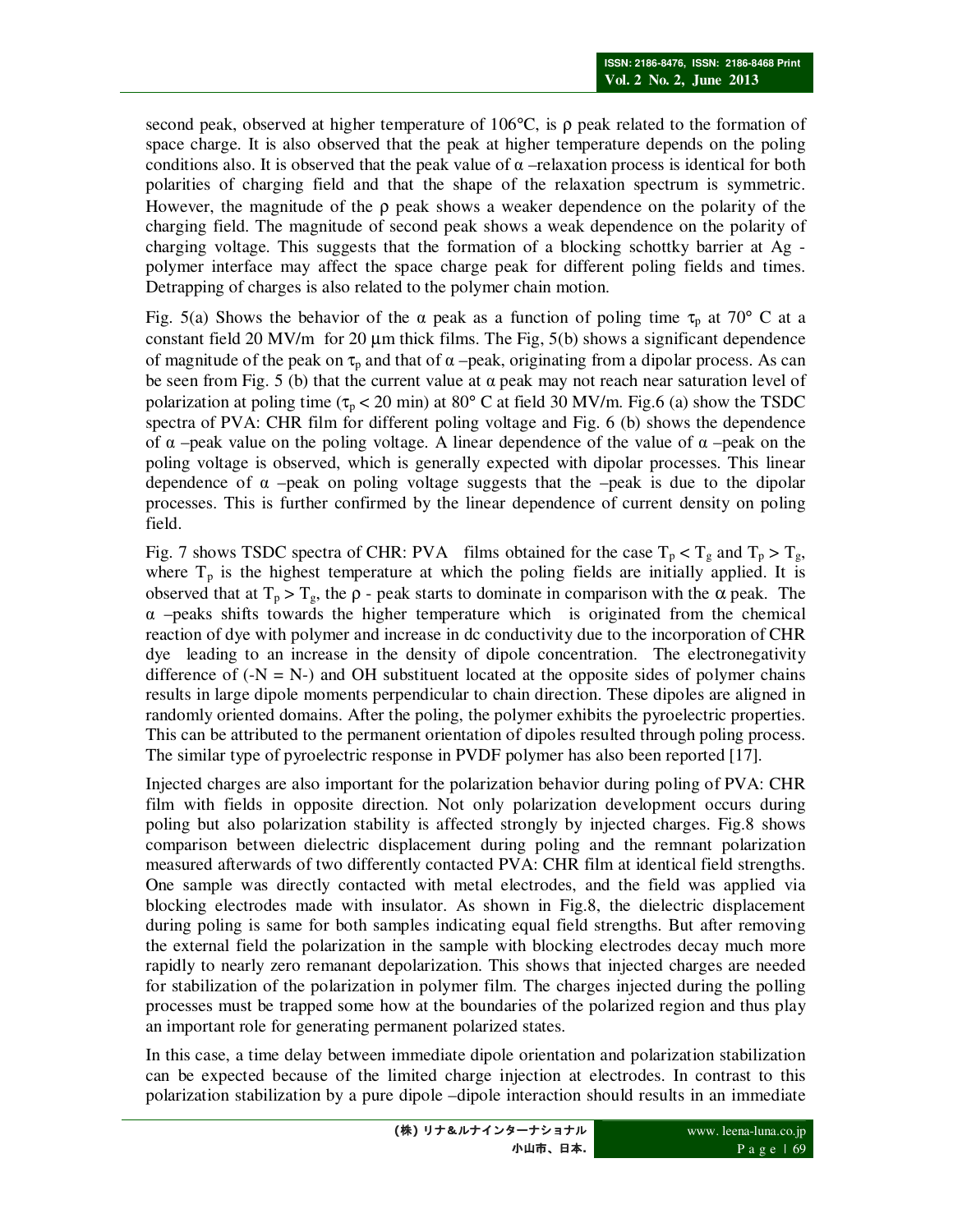correspondence of momentary and permanent polarization. But in fact a significant time delay has been observed in short time polarization experiment with un-poled and pre-poled polymer films.

The binding energies have been examined by thermally stimulated discharge currents (TSDC) spectra and is observed that the films poled at low field strength exhibit binding energy about 1.4eV whereas the film poled at higher fields have binding energy about 2.1eV. These measurements show that the poling conditions have strong influence on the formation of charge traps. At high polling fields, the dipole orientation is completed before a significant amount of charge is injected which results in trapping near the sample surface with high binding energies. In this case the dipoles in the centre of the sample are not locally neutralized by trapped charges and therefore easier to depolarize. At low poling field strength, a local field enhancement by charge penetration into the bulk of the material is necessary in order to reach the coercive field needed for dipole orientation. This results in strong charge injection and in trapping at lower binding energies at less complete oriented dipole. The injected charges trapped at the boundaries of the polarized crystallites play a crucial role for the polarization stabilization in polymer films.

The pyroelectric coefficient  $p(T)$  is calculated by using well known relationship [14]

 $P(T) = I / [A (dT/dt)]$  ---------------------------- (2b)

where I is the pyroelectric current, A is the electrode area of the sample and  $(dT/dt)$  is the heating rate which is 2° C /min for present investigation.

Fig. 9 shows the pyroelectric coefficient of pure PVA and azo dye PVA composite films. It can be seen from the Fig. 9 that the pyroelectric coefficient of PVA with azo dye film is much higher than that of PVA film alone. Further more, the composite is very sensitive in the temperature range of 60 - 80 $^{\circ}$  C, where pyro-electric coefficient changed from 0.48 to 2.58 x  $\mu$ C/ m<sup>2</sup>K i.e. for small temperature variations there is a large change in pyro-electric current.

The variation of pyroelectric coefficient with the poling field is shown in Fig. 10. In amorphous glassy polymeric materials the pyroelectric activity is mainly caused by changes in dipole density upon thermal expansion and contraction as proposed by many researchers in literature. In this case proportionality between the pyroelectric coefficient and polarization follow the Langevin function. It is observed that the pyroelectric coefficients tend to saturate at high field. This saturation may be due to the accumulation of charges at the internal boundaries of the film.

The poled samples show a pyroelectric effect; however magnitude and temperature stability strongly depends on the poling temperatures and doping of chromophores unit. The pyroelectric coefficient (p) is

p = (1/A) (∂Q /∂T) = α (ε + 2) P/3 ----------------------------- (3)

where A is the electrode area,  $\partial$ O is the accumulated charge on the electrodes for a temperature variation  $\partial T$ ,  $\alpha$  is the thermal expansion coefficient of the material and P is the frozen in polarization,  $\varepsilon$  is the dielectric constant of the polymer at the frequency and temperatures where the dipole orientation does not relax and nor follow the electric field. Eq.(3) considers reversible changes of the polarization due to thermal expansion. The pyroelectric coefficient of PVA: CHR is about 0.4  $\mu$ C/m<sup>2</sup>K at room temperature. Taking the dielectric constant (ε) of PVA: CHR as 7.8 and the thermal expansion coefficient ( $\alpha$ ) as 70  $x10^{-6}$  K<sup>-1</sup> the value of polarization (P) have been evaluated as 1.7  $\mu$ C/m<sup>2</sup>. The polarization (P) can be related to molecular polarization [15]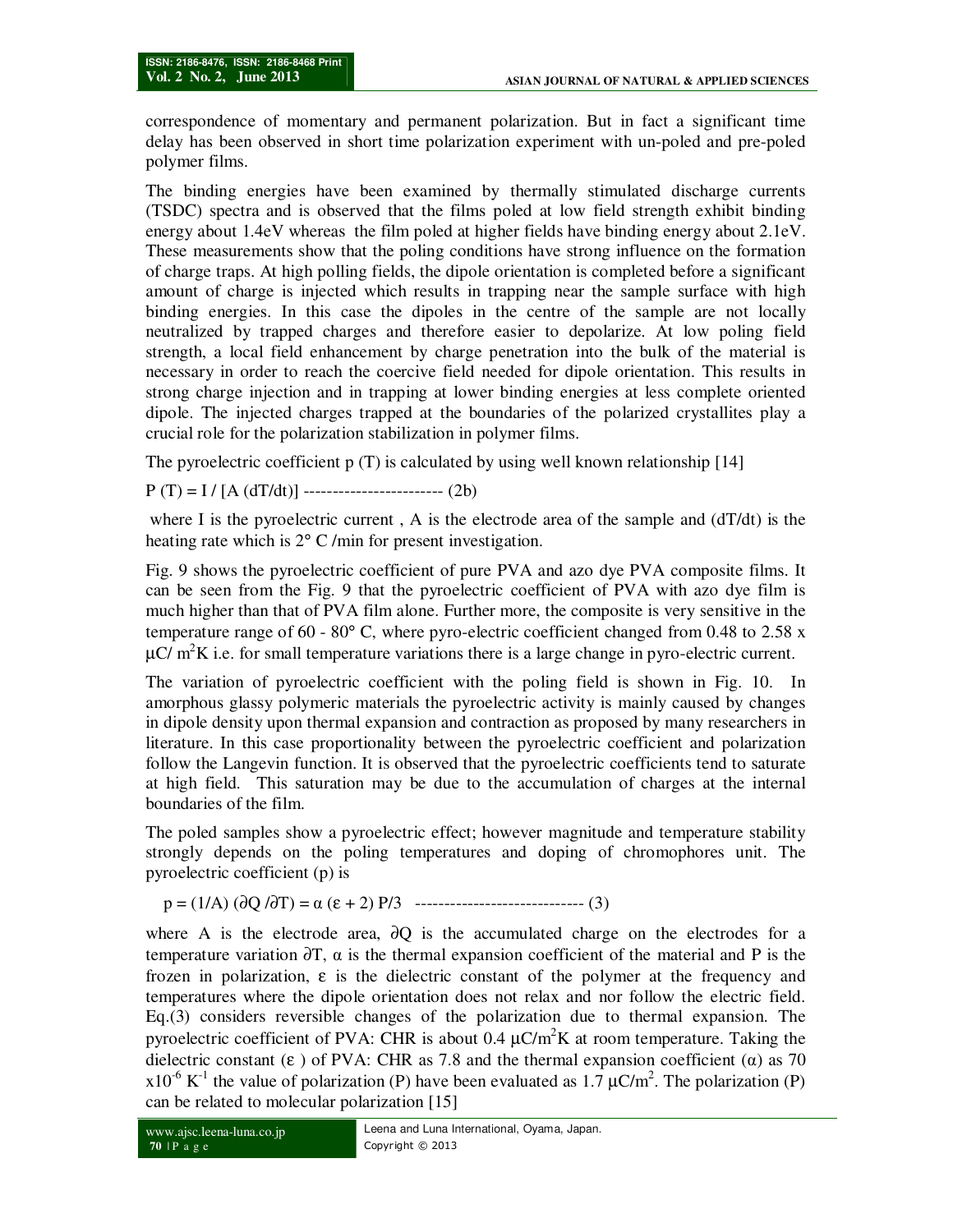$P = [(\epsilon + 2)/3]$  (N/V)  $\mu$ [cos  $\theta$ ] ------------------------------ (4)

N/V is the density of chromophores and  $\mu$  (cos  $\theta$ ) is the average of projections of molecular dipole moments on the poling field axis, Taking N/V=  $10^{27}$  m<sup>-3</sup>,  $\mu$  = 7D and  $\varepsilon$  =7.8 cos  $\theta$  = 0.023. The average cosine of angle θ between dipole axis and poling field axis is related to poling conditions as follows

< cos θ > = µ Eeff /3kTp -------------------------------(5)

 Eeff is the effective field for the chromophores during poling (including the local fields), k is the Boltzmann constant and  $T_p$  is the poling temperature. Using Eq. (5) and the value of  $\langle \cos \theta \rangle = 0.023$ , we have estimated the effective poling field as about 1.5 MV/m. This field is considerably lower than that field which we have applied during the poling  $(5-30 \text{ MV/m})$ . This indicates that the some part of applied poling field may be shielded in side the polymer film due to the trapped charges present in the material. This shows that the degree of orientation of the dipoles depends strongly on the poling field.

With Eq. (4), the maximum dipole polarization  $P_s$  (all dipoles are fully aligned along the field direction) can be estimated from the concentration of dipoles and the effective dipole moments of the intrinsic dipolar groups. It is assumed that the polarization arises mainly from the A- $\pi$ –D dipoles and from hydroxyl groups, therefore

 $P = (\varepsilon_{\infty} + 2) (N_{OH} \mu_{OH} + NA_{\pi \text{-} D} \mu_{A \text{-} \pi \text{-} D})/3$  ---------------------------- (6)

Where N<sub>OH</sub> and N<sub>A-π-D</sub> are dipole densities and  $\mu$ <sub>OH</sub> and  $\mu$ <sub>A-π-D</sub> dipoles, respectively. The dipole moments for A-π-D dipole and OH groups are taken as 3.9 D and 1.67 D respectively as reported in literature [16]. With  $\varepsilon_{\infty}$  =7.8, N<sub>OH</sub> = 2.4 x 10<sup>26</sup> m<sup>-3</sup> and N<sub>A-π-D</sub> = 1.36 x10<sup>27</sup>  $m^{-3}$ , a maximum polarization of P<sub>s</sub> = 1.5 x10<sup>-5</sup>C/m<sup>2</sup> is calculated, which is about one order magnitude smaller than the experimentally determined value at 70°C. This discrepancy indicates that the dipole process can not be the main cause of large polarization measured. The observed polarization may be an effect of charge accumulation at internal boundaries inside the film. It is observed that the current saturates at relatively low field of about 5 MV/m, whereas a dipolar current saturates at higher fields. This is due to the fact that the pyroelectric coefficient is field dependant. Therefore, it can be concluded that the pyroelectric effect in the sample is not related to the main component of the polarization.

## **CONCLUSIONS**

We have investigated TSDC, dielectric properties and pyroelectric coefficient of electrically poled PVA containing CHR -2R (an azo dye). The observed TSDC spectra in PVA: CHR thin film confirms the presence of both dipolar and space charge relaxations. The dielectric studies showed the relaxor behavior with diffuse phase transition. Modeling of dielectric data using Vogel-Fulcher relationship exhibits strong evidence for static freezing temperature of thermally activated polarization in PVA: CHR thin films. The observed pyroelectricity indicates a field induced orientation of  $A$ -π-D dipoles. However, the observed pyroelectricity is essentially a secondary one because it is very unlikely that the A-π-D dipoles can liberate during heating. The large polarization in the material originates essentially from a displacement of charge carriers, probably ions, between internal phase boundaries. The internal field of the polarization charge partially compensates the externally applied field. This is probably the reason for the fact that pyroelectric coefficient at low field is very small. The measured pyroelectric coefficient of electrically poled PVA-CHR is about 0.4 C/m2 K at room temperature. From this the degree of orientation that the chromophores have  $(-8\%)$ is determined.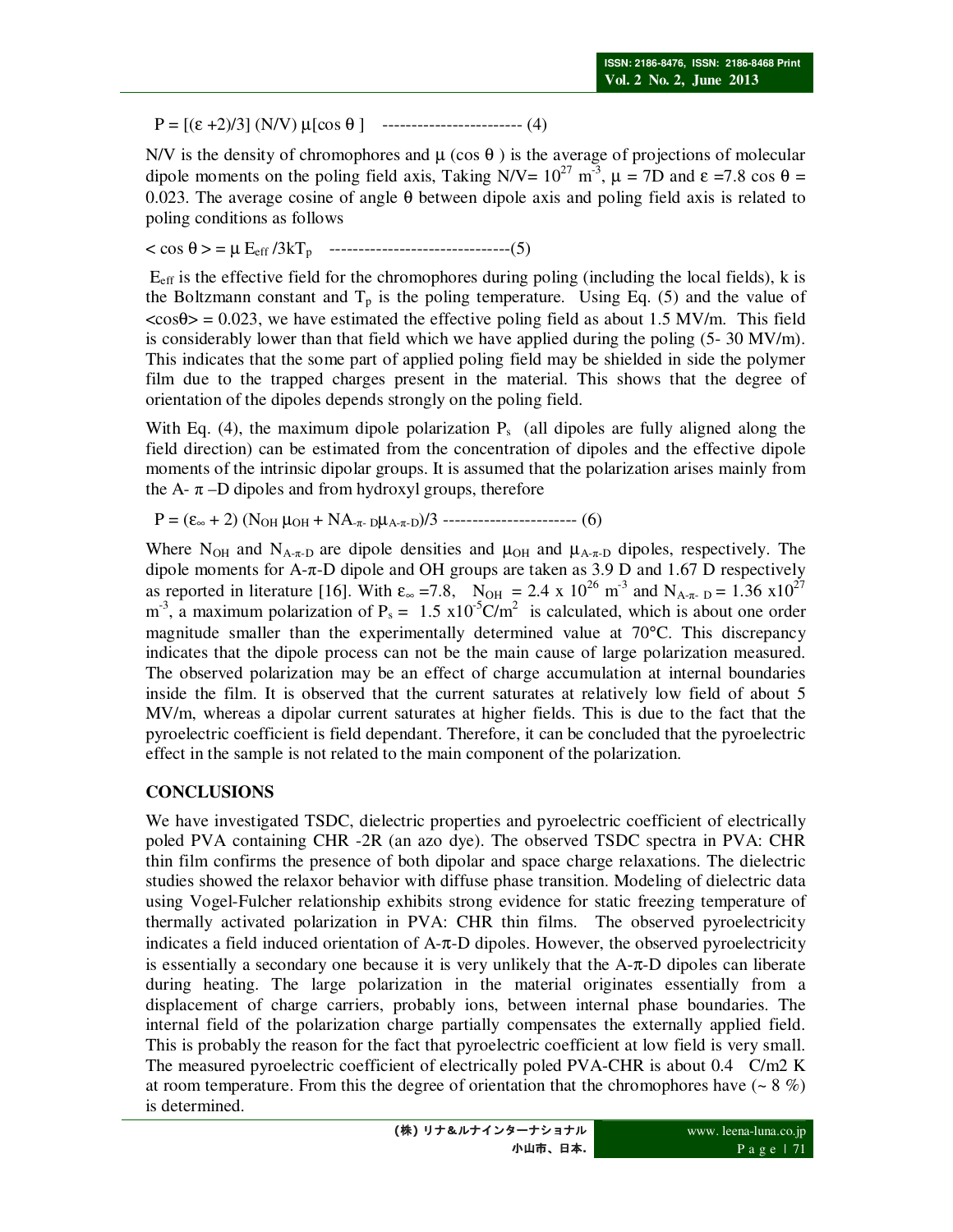### **ACKNOWLEDGEMENT**

We are thankful to Defence research and development organization (DRDO) for financial support through the project.

### **REFERENCES**

- [1] Bauer, S. (1995). *Trends in polymer Science,* 3, 288.
- [2] Bauer, S. (1996). *J. Appl. Phys.* 80, 5531.
- [3] Lang, S. B. & Bauer, S. (1996). *J. Appl. Phys.* 80, 5531.
- [4] Todorov, T., Nikolova, L. & Tomova, N. (1984). *Appl. Opt.* 23, 430.
- [5] Hagen, R. & Bieringer, T. (2001). *Adv. Mater*. 13, 1805.
- [6] Lines, M. E. & Glass, A. M. (1977). *Principles and applications of ferroelectrics and related materials*, Oxford, claradon Press 549.
- [7] Jonscher, A. K. (1996). *Dielectrics relaxations in Solids, Chelsea Press*, London.
- [8] Cross, L. E. (1994). *Ferroelectrics,* 15,1 305.
- [9] Viehland, D., Jang, S. J. & Cross, L. E. (1990). *J. Appl. Phys.* 68, 2916.
- [10] Viehland, D., Li, J. F., Jang, S. J., Cross, L. E. & Wutting, M. (1992). *Phys. Rev.* B 46, 8013.
- [11] Singh, S. P., Singh, A. K. & Pandy, D. (2003). *J. Mater. Res.* 18, 2677.
- [12] Tagantesev, A. K. (1994). P*hys. Rev. Lett.* 72, 1100.
- a. Leha & Krupanidhi, S. B. (2003). *Mater. Sci. Engg.* B 98, 204.
- [13] Prasad, K. (2000). I*nd. J. Engg. Mater. Sci.* 7, 44.
- a. Jayasuriya, C. & Schcinbeim, J. J. (2001). *Appl. Surface Sci.* 175, 386.
- [14] Kressmann, R., Sessler, G. M. & Gunter, P. (1996). IEEE Trans. *Dielectric Electr. Insul* 3 607.
- [15] Luongo, J. P. (1972). *J. Poly. Scien* 10 part 2, 1119.
- [16] DasGupta, D. K. (1991). *Ferroelectric* 181, 165.
- [17] Mopsik, F. I. & Broadhurst, M. G. (1975). *J. Appl. Phys.* 46, 4204.
- [18] Lida, D. R. (1993). *Editor CRC Hand book of Chemistry and Physics*, 74<sup>th</sup> edition Vol 94.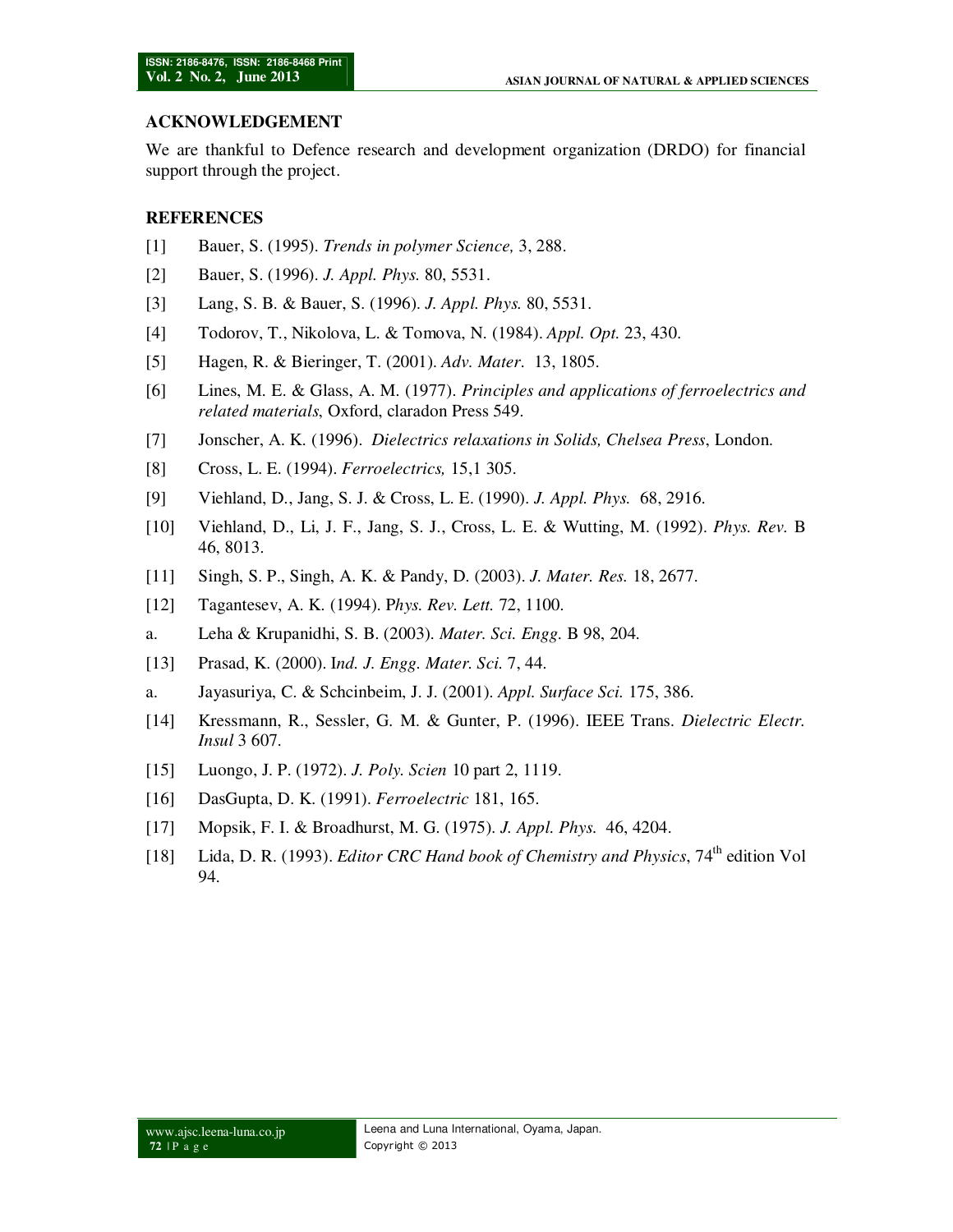